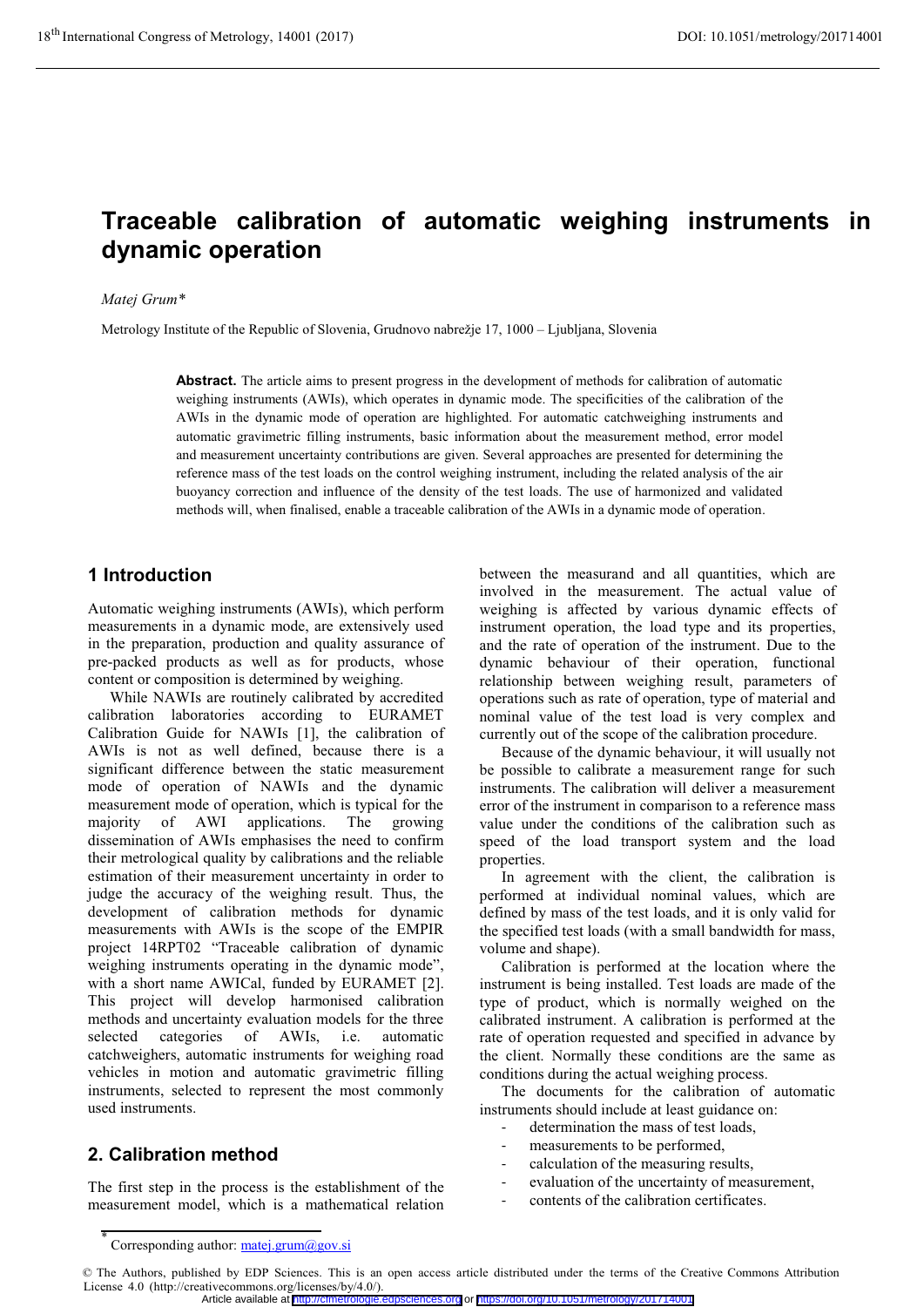In the following two subsections basic details are given about calibration procedures for the automatic catchweighing instruments and the automatic gravimetric filling instruments.

#### **2.1 Automatic catchweighing instruments**

The object of calibration for the automatic catchweighing instrument, which is symbolically shown on Figure 1, is the indication of the instrument  $I$  in response to an applied load with reference value of mass of the test load,  $m_{ref}$ . The error of indication E is



**Fig. 1.** Automatic catchweighing instrument.

Due to effects of air buoyancy and other effects such as convection, drift and others which may lead to minor correction terms  $\delta m_x$ ,  $m_{ref}$  is not exactly equal to  $m_{cTL}$ , the conventional mass value of the load

$$
m_{ref} = m_{cTL} + \delta m_B + \delta m \dots \tag{2}
$$

 $\delta m_B$  is air buoyancy correction for the test load used for calibration, and  $\delta m$  further corrections that it may be necessary to apply under special conditions.

Tests are performed to determine the errors of indications, repeatability of indications, and the effect of eccentric application of a load on the indication.

#### *2.1.1 Test for errors and repeatability of indication*

The test consists of the passing repeatedly the same load over the middle of the load receptor, under identical conditions of handling the load and the instrument, and under constant test conditions. The purpose of this test is an appraisal of the accuracy and repeatability of the instrument at least in points of usual application of the instrument. Each test point is characterized by its own repeatability.

For the test load  $L_T$ , the mean error of indication E is calculated as follows

$$
E = \overline{I} - m_{ref} \tag{3}
$$

where  $\overline{I}$  is the mean of several indications. Section 3 provides further information how  $m_{ref}$  could be obtained.

From the *n* indications  $I_i$  for a given test load, the standard deviation  $s(I_i)$  is calculated

$$
s(I) = \sqrt{\frac{1}{n-1} \sum_{i=1}^{n} (I_i - \overline{I}_{TL})^2}
$$
 (4)

with

$$
\overline{I}_{TL} = \frac{1}{n} \sum_{i=1}^{n} I_i.
$$
 (5)

#### *2.1.2 Test for effect of eccentric loading*

The effect of the eccentric application of the load on the indication is tested when applicable. The effect of eccentric loading shall be determined using the selected test load  $L_{ecc}$  using the middle of load transport system, the portion of the load transport system that is halfway between the centre and the back, and repeated with the same test load using the portion of the load transport system that is halfway between the centre and the front

For each tested band k of the load transport system, the average difference  $\Delta I_{\text{ecc},k}$  is calculated as follows:

$$
\Delta I_{ecc,k} = \bar{I}_k - \bar{I}_m \tag{6}
$$

#### *2.1.3 Standard uncertainty of the error of indication*

To account for sources of variability of the indication, i.e. the effect of the resolution of indication, the repeatability of the instrument and the error due to offcentre position of the test load,  $\bar{I}$  is amended by correction terms as follows

$$
\bar{I} = \bar{I}_{TL} + \delta I_{\text{digr}L} + \delta I_{rep} + \delta I_{ecc} \tag{7}
$$

The standard uncertainty of the indication of the catchweigher  $u(\overline{I})$  then equals

$$
u^{2}(\bar{I}) = \frac{d^{2}}{12} + \frac{s^{2}(I)}{n} + \frac{|M_{ecc,k}|_{max}}{2L_{ecc}\sqrt{3}}I^{2},
$$
 (8)

where  $d$  is resolution of the instrument.

The standard uncertainty of the indication and the standard uncertainty the reference value of mass  $u(m_{ref})$  contribute to the standard uncertainty of the error of indication  $u(E)$ 

$$
u(E) = \sqrt{u^2(\bar{l}) + u^2(m_{ref})}
$$
 (9)

Section 3 provides further information about the standard uncertainty the reference value of mass.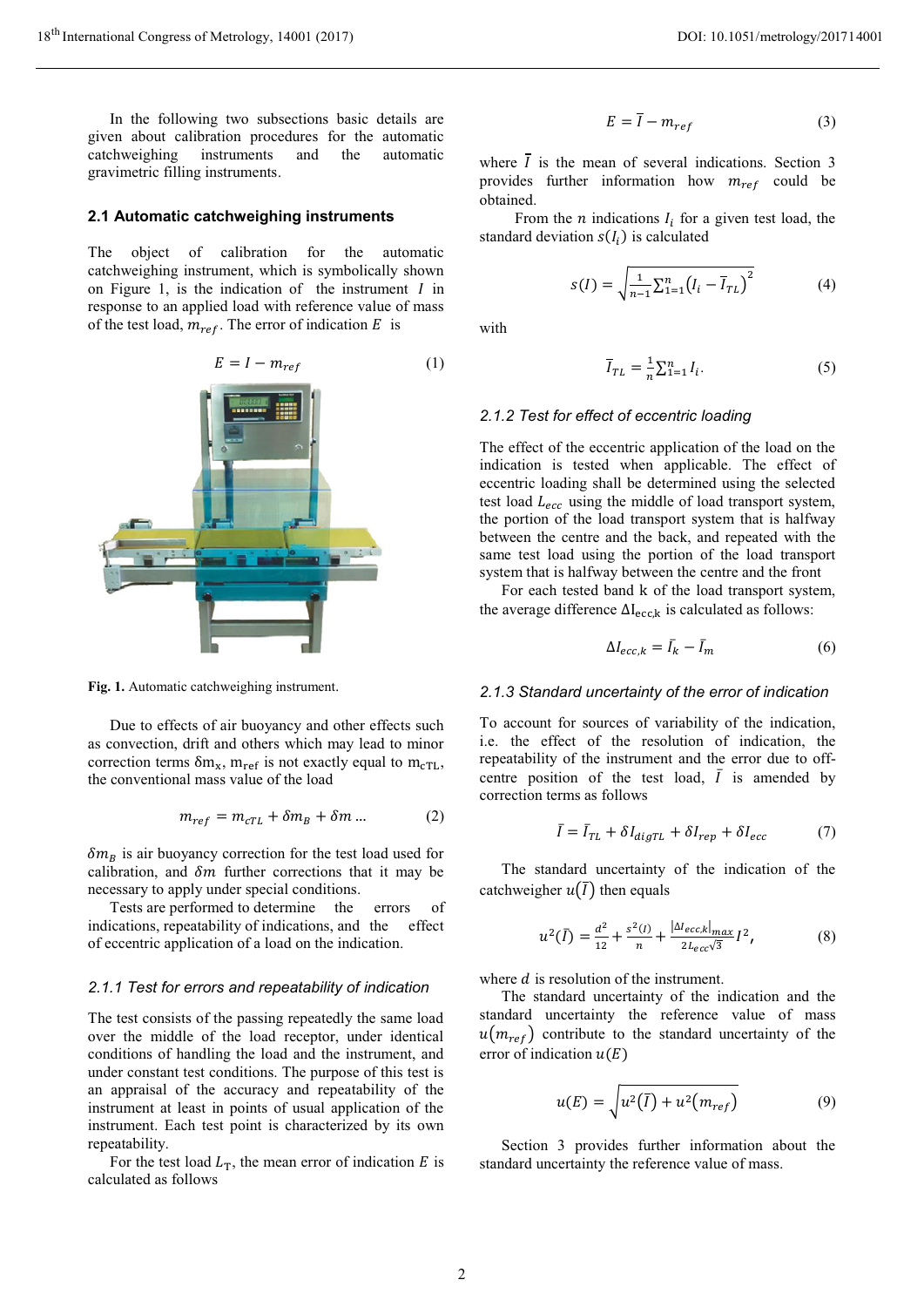#### **2.2 Automatic gravimetric filling instruments**

The object of the calibration the automatic gravimetric filling instruments, which is symbolically shown on Figure 2, is the preset value error of the instrument,  $E_p$ determined at different preset values,  $F_p$ , i.e. values, expressed in units of mass, preset by the operator, in order to define the nominal value of the fills. The preset value error for the  $i$ -th test fill equals:

$$
E_{P,i} = m_{ref,i} - F_P \tag{10}
$$

Due to effects of air buoyancy and other effects, which may lead to minor correction terms  $\delta m_{\chi}$ , the reference values of mass of test fill,  $m_{ref,i}$  is not exactly equal to  $m_{cF,i}$ , the conventional mass the test fill. The conventional mass of the test fill cannot be determined directly, but trough determination of conventional mass of the filled container  $m_{CB}$  (gross value) and conventional mass of the empty container  $m_{cT}$  (tare value)

$$
m_{ref,i} = m_{cB,i} - m_{cT,i} + \delta m_{B,F} + \delta m \dots \qquad (11)
$$

 $\delta m_B$  is air buoyancy correction for the test fill (refers to net value of test fill), and  $\delta m$  further corrections that it may be necessary to apply under special conditions.



**Fig. 2.** Automatic gravimetric filling instrument.

#### *2.2.1 Test for preset value error and repeatability*

The test consists of repeated filling the fills with the same nominal value, and under constant test conditions. The purpose of this test is an evaluation of the accuracy and repeatability of the instrument at least in points of usual application of the instrument. Each test point is characterized by its own repeatability.

For the preset value  $F_{P,1}$ , the preset value error  $E_P$  is calculated based on measurement of  $n$  test fills as follows

$$
E_P = \frac{1}{n} \sum_{i=1}^{n} m_{ref,i} - F_P
$$
 (12)

When the test fills are weighed on calibrated control instrument (cf. section 3), (12) can be modified by introduction of the mass of a single fill  $F_i$  in the equation, which is determined based on the weighing results for filled and empty containers,  $W_B$  and  $W_T$ , respecitvely.

$$
F_i = W_{Bi} - W_{Ti} \tag{13}
$$

Finally

$$
E_P = \overline{F} + \delta m_{\text{BTot}} - F_P \tag{14}
$$

where  $\overline{F}$  is average mass of fills

$$
\overline{F} = \frac{1}{n} \sum_{i=1}^{n} F_i
$$
 (15)

and  $\delta m_{\text{BTot}}$  is the total contribution of the air buoyancy correction. Section 3 provides more information how  $\delta$ m<sub>BTot</sub> is obtained.

From the *n* fills  $F_i$  for a given preset value, the standard deviation  $s(F)$  is calculated

$$
s(F) = \sqrt{\frac{1}{n-1} \sum_{i=1}^{n} (F_i - \overline{F})^2}
$$
 (16)

#### *2.2.3 Standard uncertainty of the preset value error*

To account for sources of variability of the preset value error, i.e. the repeatability of the instrument and the air buoyancy correction, (14) is amended by correction terms as follows

$$
E_P = \overline{F} + \delta F_{rep} + \delta m_{BTot} - F_P \tag{17}
$$

The standard uncertainty of the preset error  $u(E_p)$  equals

$$
u(E_P) = \sqrt{u^2(W_B) + u^2(W_T) + u^2(\delta F_{rep}) + u^2(\delta m_{BTot})}
$$
 (18)

where  $u(W_B)$  and  $u(W_T)$  account for the standard uncertainty of the weighing result for filled and empty container, respectively,  $u(\delta m_{BTot})$  for the air buoyancy correction, and  $u(\delta F_{\text{rep}})$  accounts for the repeatability of test fills, which is estimated as

$$
u(\delta F_{rep}) = s(F)/\sqrt{n}
$$
 (19)

Further information about the standard uncertainty the air buoyancy correction is provided in Section 3.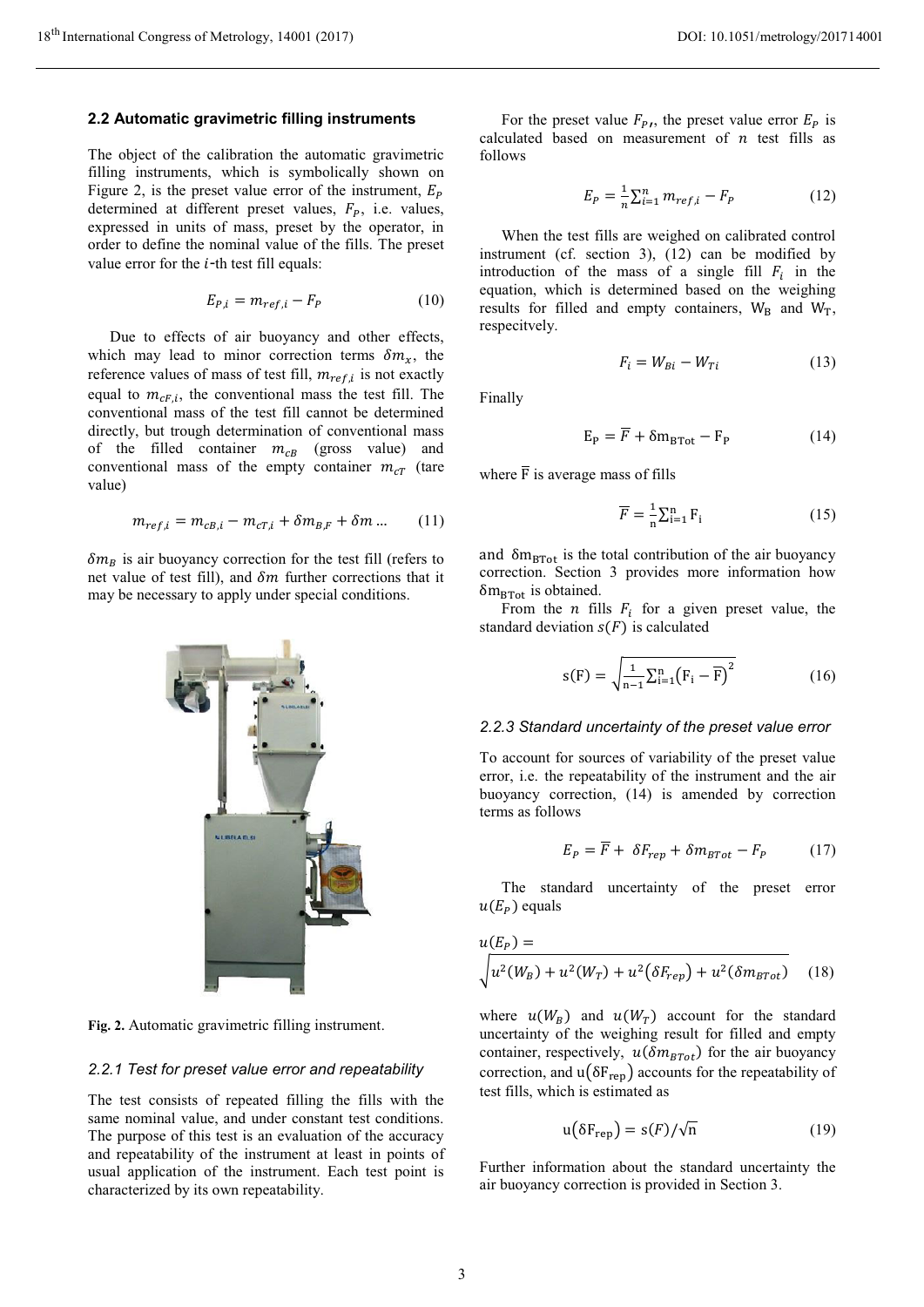### **3 Test loads, control instrument and air buoyancy correction**

Calibration of AWIs in a dynamic mode of operation can not be performed directly with standard weights. To determine the errors of an instrument, test loads are applied. The test loads should preferably be the type of articles, which are normally weighed on the calibrated instrument. For the purpose of calibration, the traceability of test loads to the SI unit of mass shall be demonstrated using a control weighing instrument. The control instrument may be either separate (a weighing instrument other than the instrument being calibrated) or integral (when a static weighing mode is provided by the instrument being calibrated). The control instrument should ensure the determination of the mass of each test load to accuracy, which is appropriate to the expected uncertainty of calibration of the calibrated instrument.

The process of determination of the reference mass value of the test load and its associated measurement uncertainty is one part of the whole process of AWI calibration. An appropriate method of determining the test load reference mass value needs to be selected in a view of required measurement uncertainty and complexity of the method. Some of possible approaches are summarised below:

A. Test load is calibrated prior to calibration of AWI. Its conventional mass is reported together with uncertainty, e.g. in a calibration certificate.

B. Mass of test load is determined by comparison with standard weight at the time and place of calibration of AWI on a weighing instrument, which is used as a mass comparator.

C. Mass of test load is determined by weighing on control weighing instrument at the time and place of calibration of AWI and the control instrument is calibrated at the same time as the calibrated AWI, too.

D. Mass of test load is determined at the time and place of calibration of AWI by weighing on control weighing instrument, which had been calibrated prior to calibration of AWI. Results of calibration the control instrument had been reported in the certificate.

E. Mass of test load is determined at the time and place of calibration of AWI by weighing on the calibrated control instrument, which satisfy a given specification, e.g. tolerances of [3].

The conventional value of mass of the test load  $m_{cTL}$ is a priori not known, its density  $\rho_{TL}$  normally significantly differs from the conventional value 8000  $kg/m^3$  and the air density  $\rho_a$  at the time of calibration is normally different from  $\rho_0$  (1,2 kg/m<sup>3</sup>). The reference value of mass of the test load  $m_{ref}$ therefore depends on the air buoyancy correction  $\delta m_B$ and  $\delta m_{BTot}$ , respectively

$$
m_{ref} = m_{cTL} + \delta m_B = W_{Cl} + \delta m_{BTot} \tag{20}
$$

where  $W_{CI}$ is the result of weighing of the test load on the control instrument and

$$
\delta m_{BTot} = -m_c \left[ (\rho_a - \rho_0) \left( \frac{1}{\rho_{CI}} - \frac{1}{\rho_s} \right) \right] (21)
$$

 $\rho_s$  and  $\rho_{cI}$  is the density of standard weights used for adjustment of the control and calibrated instrument, respectively.

It can be seen that the correction is very small and that usually it is not necessary to apply the correction, i.e.  $\delta m_{BTot} = 0$ . If conformity of the standard weights used for adjustment of the AWI and calibration of the test load to [4] is established and if the AWI is not adjusted before the calibration, the relative uncertainty is evaluated as [1]

$$
u_{rel}(\delta m_{BTot}) \approx (0.1 \rho_0/\rho_c + mpe/(4m_N))/\sqrt{3} \qquad (17)
$$

Case A could be applicable only in a case when comparable dynamic behaviour of pre-prepared test loads with loads normally weighed on the instruments is achieved. In this case a drift mass of the test load within a time is relevant. A density of the test load needs to be known. Since it is expected that the density considerably differs from 8000  $kg/m<sup>3</sup>$ , air buoyancy correction in not negligible.

In Cases B to E the mass of test loads is determined at the time and place of calibration of AWI. Consequently no significant drift of the test load is expected. A density of the test load does not need to be known. The air buoyancy correction is very small or negligible and does not depend on a density of the test load.

A critical point of Cases D and E is evaluation of uncertainty of the control instrument in use.

In general, if the same control instrument is used, uncertainty of the reference mass value increases from Case B to Case E.

### **4 Validation**

Finally, it is necessary to experimentally and on-site validate the measurement methods, error models and measurement uncertainty budgets developed and also check the reproducibility of the draft calibration methods and uncertainty budgets developed for the calibration of the selected categories of AWIs with the interlaboratory comparisons.

For this purpose the validation plans were prepared for each group of AWI concerned. The plans take into account instrument selection, test loads selection, determination of the test load mass, preparation and execution of measurements, monitoring environmental condition, calculation of measurement results and reporting.

The results obtained using the calibration methods developed for automatic instruments operating in the dynamic mode will be compared to the reference values obtained by static measurements of test loads on nonautomatic weighing instrument and to the measurements obtained using the automatic instrument calibrated in the static mode of operation, each time taking into account the uncertainty of measurement.